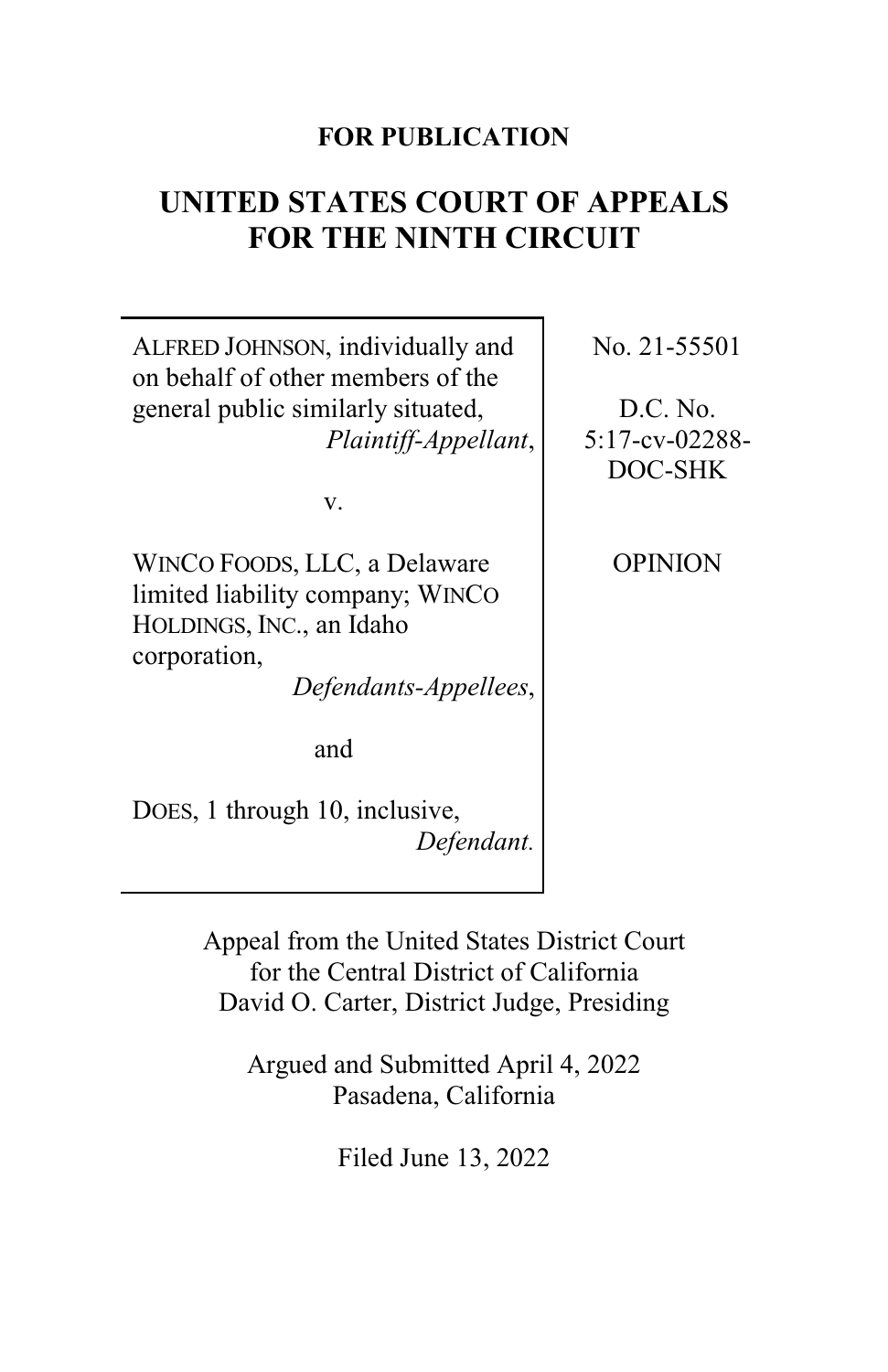Before: Mary M. Schroeder, Sidney R. Thomas, and Carlos T. Bea, Circuit Judges.

Opinion by Judge Schroeder

## **SUMMARY\***

#### **California Employment Law**

The panel affirmed the district court's judgment in favor of WinCo Foods, LLC in a class action brought by Alfred Johnson on behalf of himself and other WinCo employees in California ("plaintiffs"), claiming compensation as an employee for the time and expense of taking a drug test as a successful applicant for employment.

The district court entered judgment in favor of WinCo on the ground that under California law, plaintiffs were not yet employees when they took the drug test.

Plaintiffs argued that because the tests were administered under the control of the employer, plaintiffs must be regarded as employees, as California law applies a control test to determine whether an employment relationship existed. The panel rejected this contention because control over a drug test as part of the job application process is not control over the performance of the job. In this case, the class members were not performing work for an employer when they took the

**<sup>\*</sup>** This summary constitutes no part of the opinion of the court. It has been prepared by court staff for the convenience of the reader.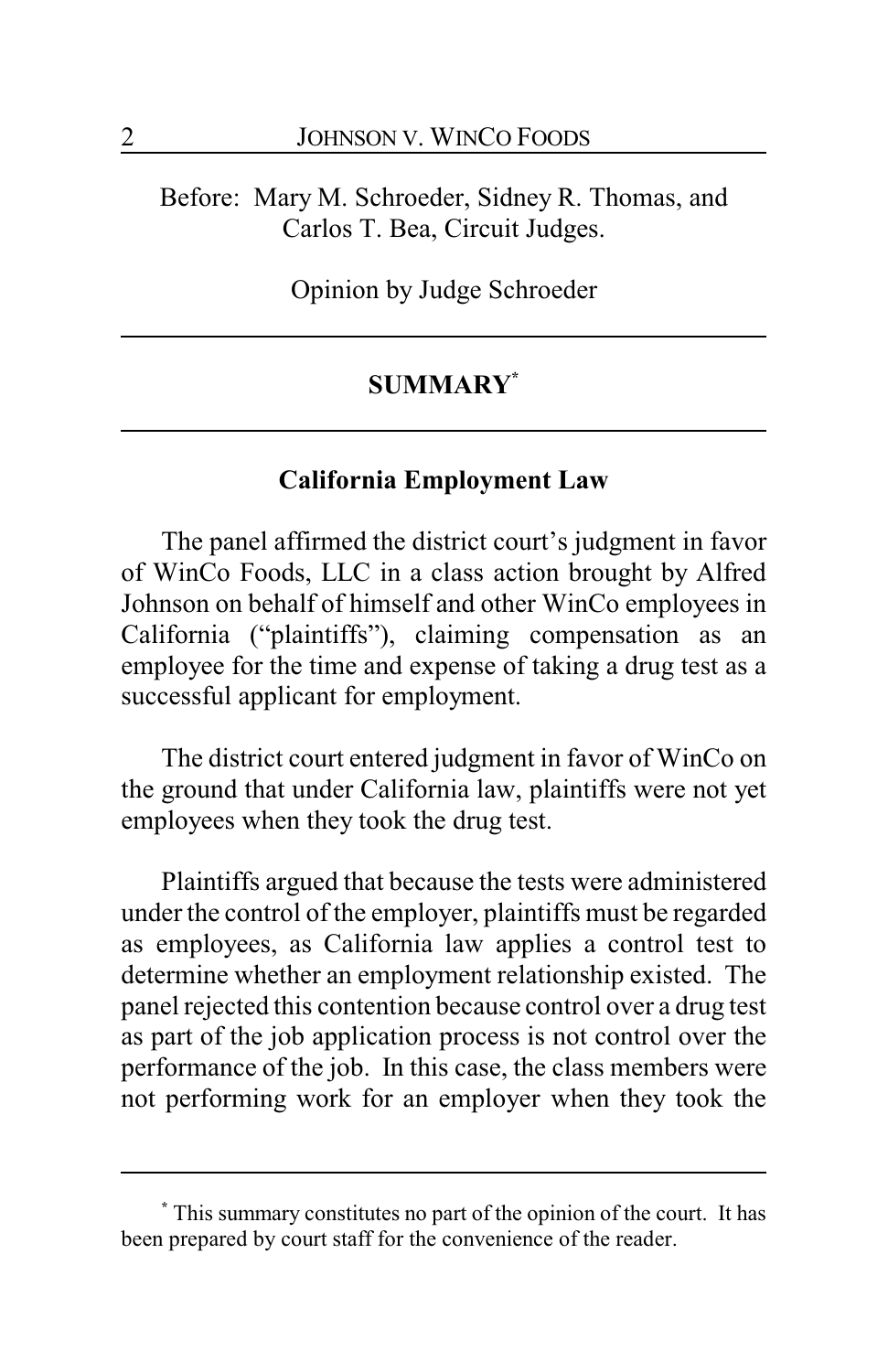preemployment drug test; they were instead applying for the job, and they were not yet employees.

Plaintiffs also contended under California law that class members were employees under a "contract theory," and that the drug test should be regarded as a "condition subsequent" to their hiring as employees pursuant to Cal. Civil Code § 1438, meaning that the employment contract was formed before the drug test and WinCo could terminate the employment relationship in the event of a drug test failure. The panel also rejected this contention, and held that there was no condition subsequent because plaintiffs were not hired until they established they were qualified. In this case there was no written contract, and the drug test was a condition precedent. Applying the principles of California contract law, the panel concluded that the class members did not become employees until they satisfied the condition of passing the employment drug test.

## **COUNSEL**

Melissa Grant (argued), Ryan H. Wu, and Tyler Anderson, Capstone Law APC, Los Angeles, California, for Plaintiff-Appellant.

Kiran Aftab Seldon (argued), Kristina M. Launey, and Michael Kopp, Seyfarth Shaw LLP, Los Angeles, California, for Defendants-Appellees.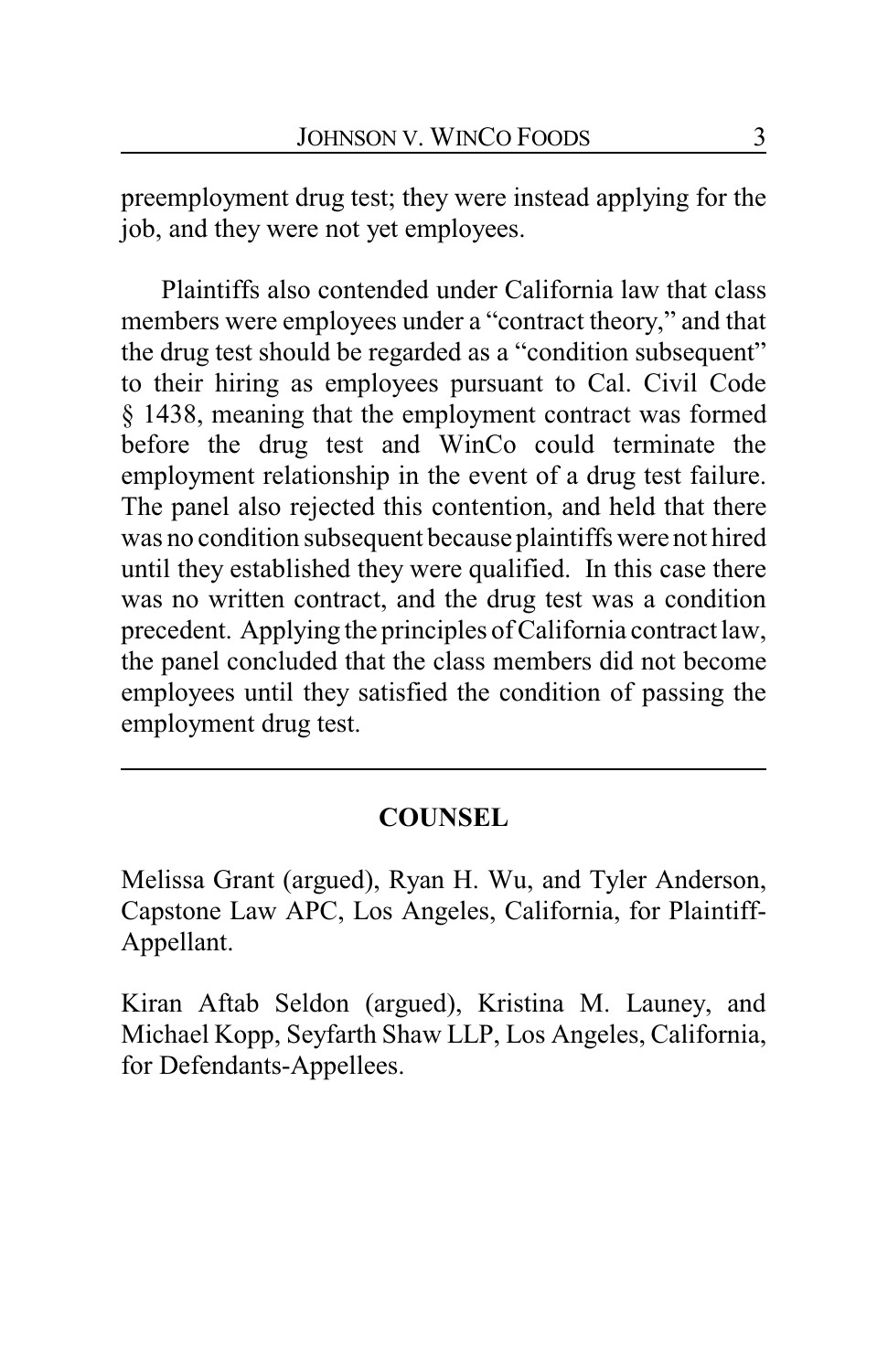#### **OPINION**

SCHROEDER, Circuit Judge:

#### **Overview**

WinCo Foods requires a drug test of successful applicants for employment before they can begin the duties of the job. Plaintiff Johnson represents a class of employees seeking reimbursement for the time and travel expenses required to take the test. The district court entered judgment in favor of WinCo on the ground that under California law, plaintiffs were not yet employees when they took the drug test. Plaintiffs appeal contending that they were employees. We affirm.

The same issues have arisen in a number of similar cases removed from California state courts to federal district court. The other district courts in those cases have also ruled in favor of the employer. *See Gallegos v. Atria Mgmt. Co.*, No. EDCV 16-00888 JGB (Spx), 2018 WL 7500277 (C.D. Cal. Feb 22, 2018); *Brum v. MarketSource, Inc*., No. 2:17-cv-241- JAM-EFB, 2017 WL 4883376 (E.D. Cal. Oct. 27, 2017); *Hakeem v. Transdev Servs., Inc.*, No. 19-cv-02161-VC, 2021 WL 1626486 (N.D. Cal. Apr. 27, 2021). There is as yet, however, no authoritative California state court decision. We therefore affirm in a published opinion.

Plaintiffs have two principal contentions. First they argue that because the tests were administered under the control of the employer, plaintiffs must be regarded as employees, as California law applies a control test to determine whether an employment relationship exists. *See Martinez v. Combs*, 49 Cal. 4th 35, 64 (2010). Second, and alternatively, they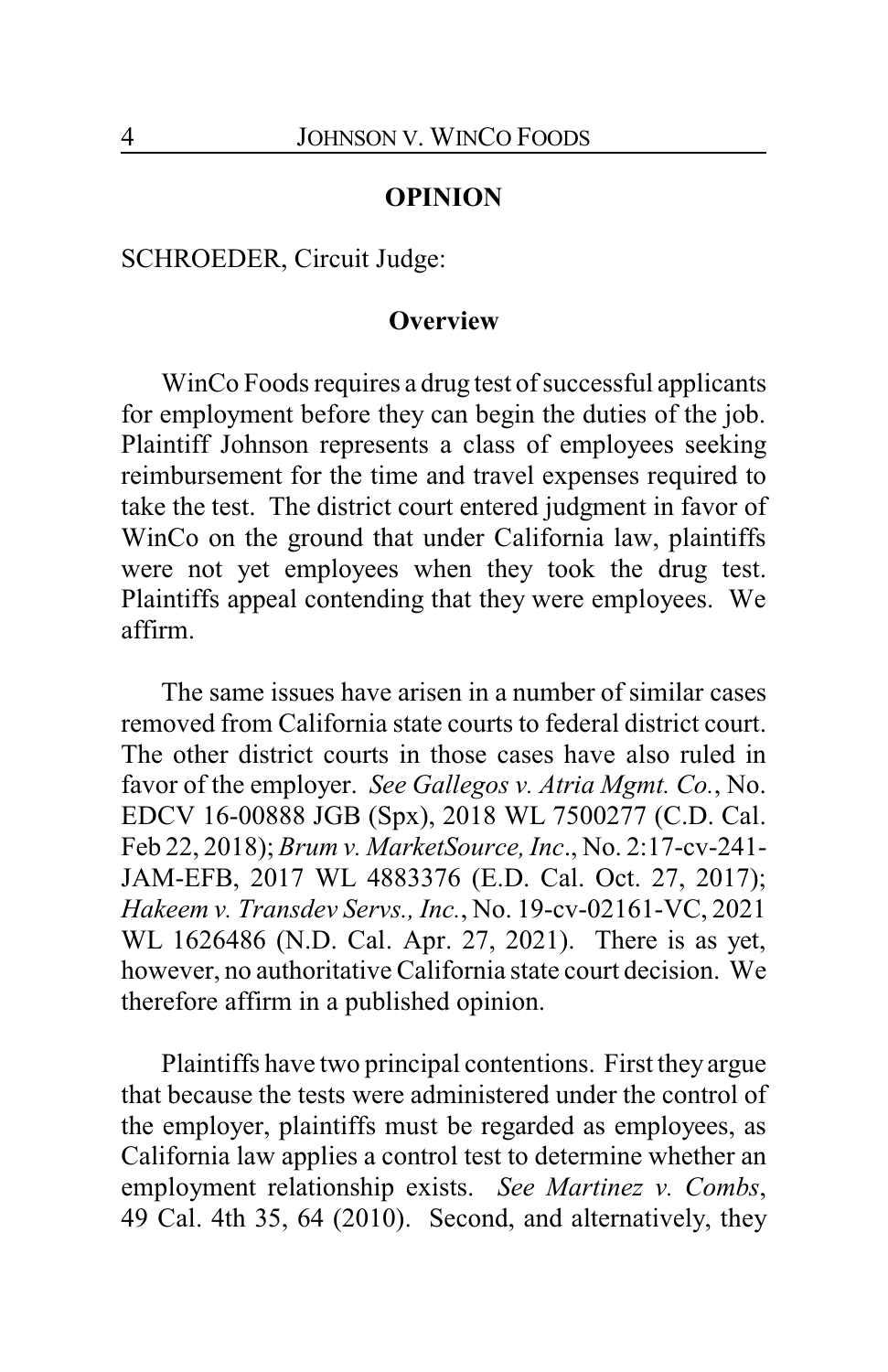contend that under California law the test should be regarded as a "condition subsequent" to their hiring as employees. *See* Cal. Civ. Code § 1438.

Neither contention can succeed. The control test relates to control over the manner of performance of the work itself, not the manner of establishing qualifications to do the work. There was no condition subsequent because plaintiffs were not hired until they established they were qualified.

## **Background of this Litigation**

The facts are not complicated. WinCo Foods LLC and WinCo Holdings, Inc. (collectively "WinCo") operate a supermarket chain with just over 100 locations across the western United States, including California. When WinCo hires new employees, a Hiring Manager calls successful applicants to extend what WinCo terms a contingent offer of employment. The offer includes the job title, the pay, and the job location. Using the instructions in WinCo's "Verbal Contingent Job Offer Talking Points," the Manager discusses the offer with the applicant. Per those instructions, the Hiring Manager informs the applicant of a mandatory drug test: "as part of your contingent job offer with WinCo Foods, we will be conducting a pre-employment background check and drug test on you." When an applicant consents, WinCo instructs applicants to report to a testing location. WinCo pays the drug testing facility's fee, but does not compensate for the travel expenses and time required to undergo the testing.

On August 23, 2017, Plaintiff Alfred Johnson, on behalf of himself and other WinCo employees in California, filed this class action in California state court. WinCo removed the case to federal court under the Class Action Fairness Act,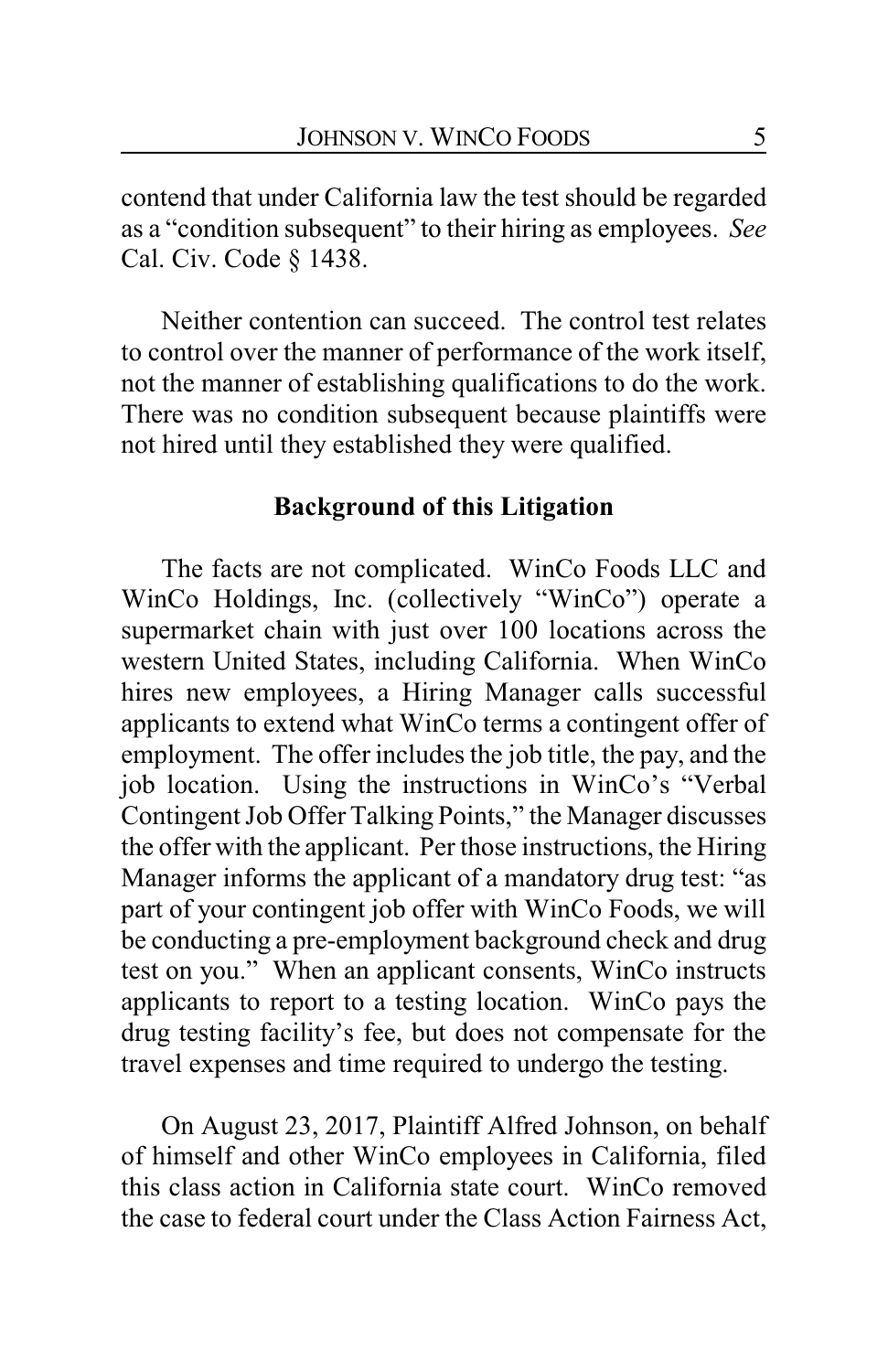28 U.S.C. § 1332(d). Johnson filed his first amended complaint, which forms the basis of this appeal, claiming compensation as an employee for the time and expenses of taking the drug test. Johnson alleges violations of the California Labor Code relating to the payment of wages and business-related expenses and the California Business & Professions Code §§ 17200, *et seq*., proscribing unfair business practices. The district court granted Johnson's motion for class certification and both sides then moved for summary judgment. The district court held that Johnson and class members were not employees of WinCo Foods when they underwent drug testing and the court granted WinCo's motion for summary judgment.

## **I. The Control Test Does Not Apply**

Johnson argues that he and his fellow class members were employees when they took the drug tests because WinCo exerted sufficient control over the drug testing process to render them employees. Johnson relies on California case law that looks to how much control the putative employer exerts over the putative employee's performance of the job to evaluate whether there was an employment relationship between the two parties. *See, e.g.*, *Martinez*, 49 Cal. 4th at 64; *S.G. Borello & Sons, Inc. v. Dep't of Indus. Relations*, 48 Cal. 3d 341, 350 (1989). The parties do not dispute that WinCo exercises control over the mandatory drug testing by prescribing the time and date of the tests, the facility where the tests take place, and the scope of those tests. The problem with Johnson's argument is that control over a drug test as part of the job application process is not control over the performance of the job.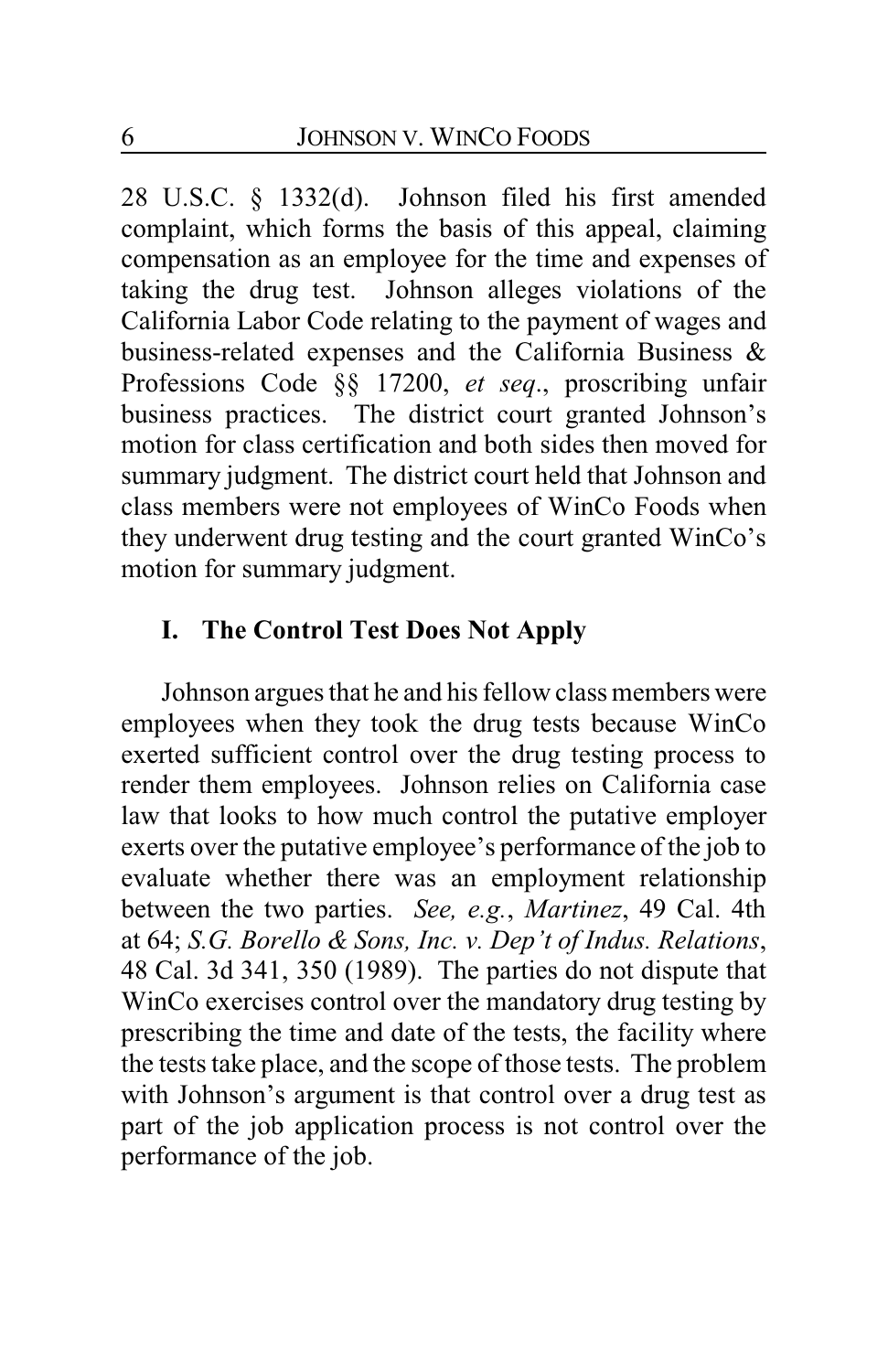We look to California law. For purposes of the California Labor Code, the Industrial Welfare Commission ("IWC") defines an employer as "any person . . . who . . . *employs* or exercises control over wages, hours, or working conditions of any person." *Martinez*, 49 Cal. 4th at 64 (quoting Wage Order No. 14, Cal. Code Regs. tit. 8, § 11140(2)(C), (F)). Relying on the IWC definitions, the Supreme Court of California established the control test, looking to whether a person controls the manner and means of accomplishing a desired service as the principal test of an employment relationship. *S.G. Borello & Sons, Inc.*, 48 Cal. 3d at 350.

In *Martinez*, the Supreme Court of California used this control test to decide whether the defendants in that case were joint employers and thus liable for unpaid wages and liquidated damages. 49 Cal. 4th at 48, 71. The employees were strawberry pickers hired by a farmer who was bankrupt and they attempted to secure wages from the merchants who sold the strawberries. *Id*. at 42–43, 48. The court held the merchants were not liable. *Id*. at 71–77. The plaintiffs were working for the growers and the growers, not the merchants, exercised the requisite control over working conditions. *See id*. In this case, by contrast, the class members were not performing work for an employer when they took the preemployment drug test; they were instead applying for the job. They were not yet employees.

This conclusion is further supported by California case law recognizing the ubiquity of preemployment drug tests. *See Loder v. City of Glendale*, 14 Cal. 4th 846, 886 (1997). The Supreme Court of California recognized that there is a "general societal understanding that . . . all job applicants submit to a medical examination prior to hiring" and that "[p]re-employment physical examination, including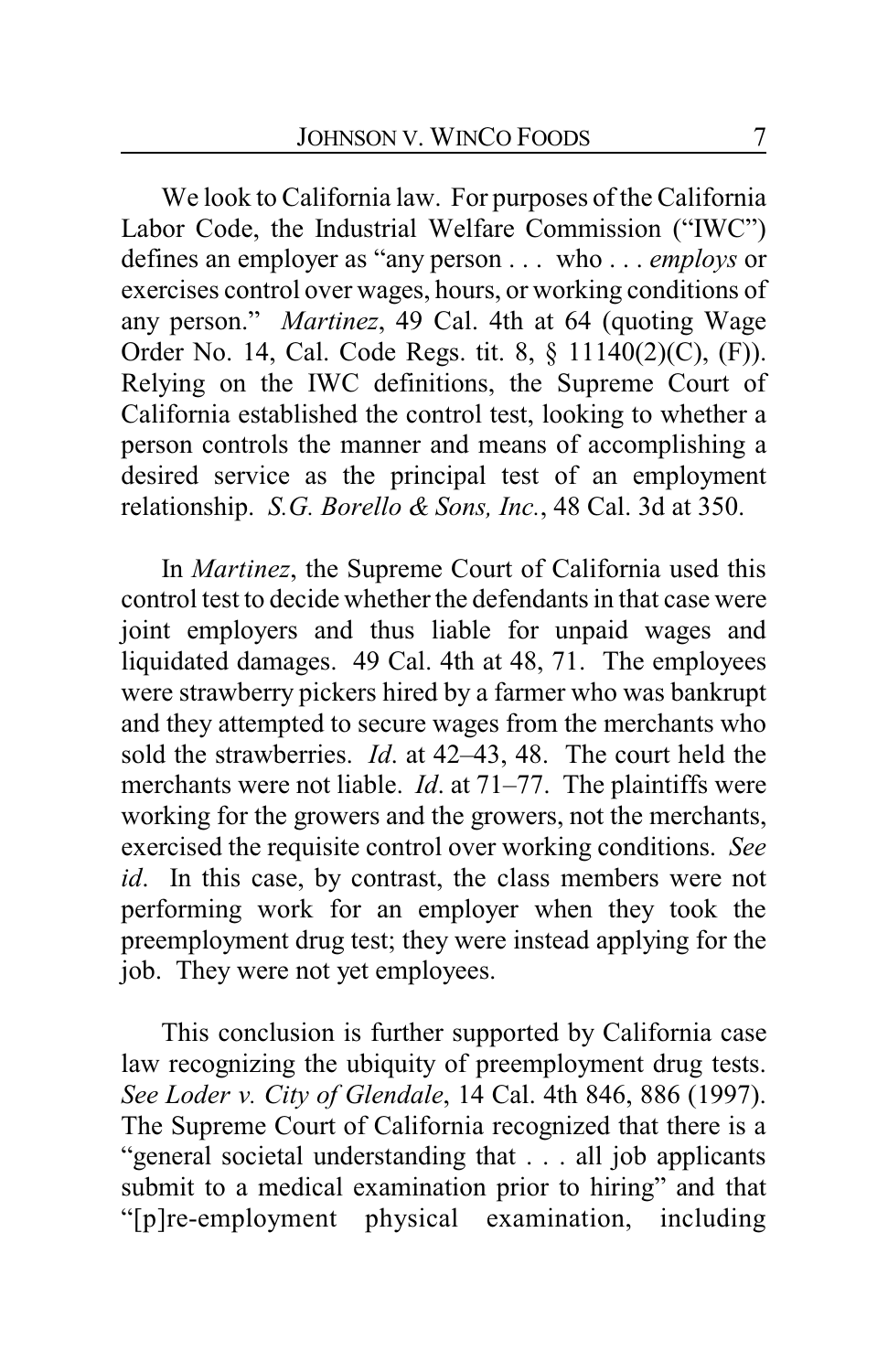urinalysis, is simply too familiar a feature of the job market on all levels." *Id*. (internal citations omitted). The court held that preemployment tests constituted a lesser invasion of privacy than requiring testing of those already employed. *Id*. at 886–87.

Drug testing, like an interviewor preemployment physical examination, is an activity to secure a position, not a requirement for those already employed. As the district court below observed,

> There are many ways in which employers exercise some degree of control over job applicants. They may require that applicants appear at a certain time and place for an interview; that they undergo a writing or skills test; that they interview in a certain fashion—such as on a panel with other applicants; that they pass a background check; and so on. The fact that employers control the "manner" in which these activities take place does not magically convert applicants into employees.

*Johnson v. WinCo Foods, LLC*, No. ED CV 17-2288-DOC (SHKx), 2021 WL 71435 at \* 4 (C.D. Cal. Jan. 5, 2021).

Johnson relies on a case involving staffing agencies, *Betancourt v. Advantage HumanResourcing, Inc*., No. 14-cv-01788-JST, 2014 WL 4365074 (N.D. Cal. Sept. 3, 2014). It does not further plaintiffs' position. In *Betancourt*, the defendant was an agency supplying temporary staff. *Id*. at \*1. The defendant hired the plaintiffs as its temporary workers so that they could be considered for hire by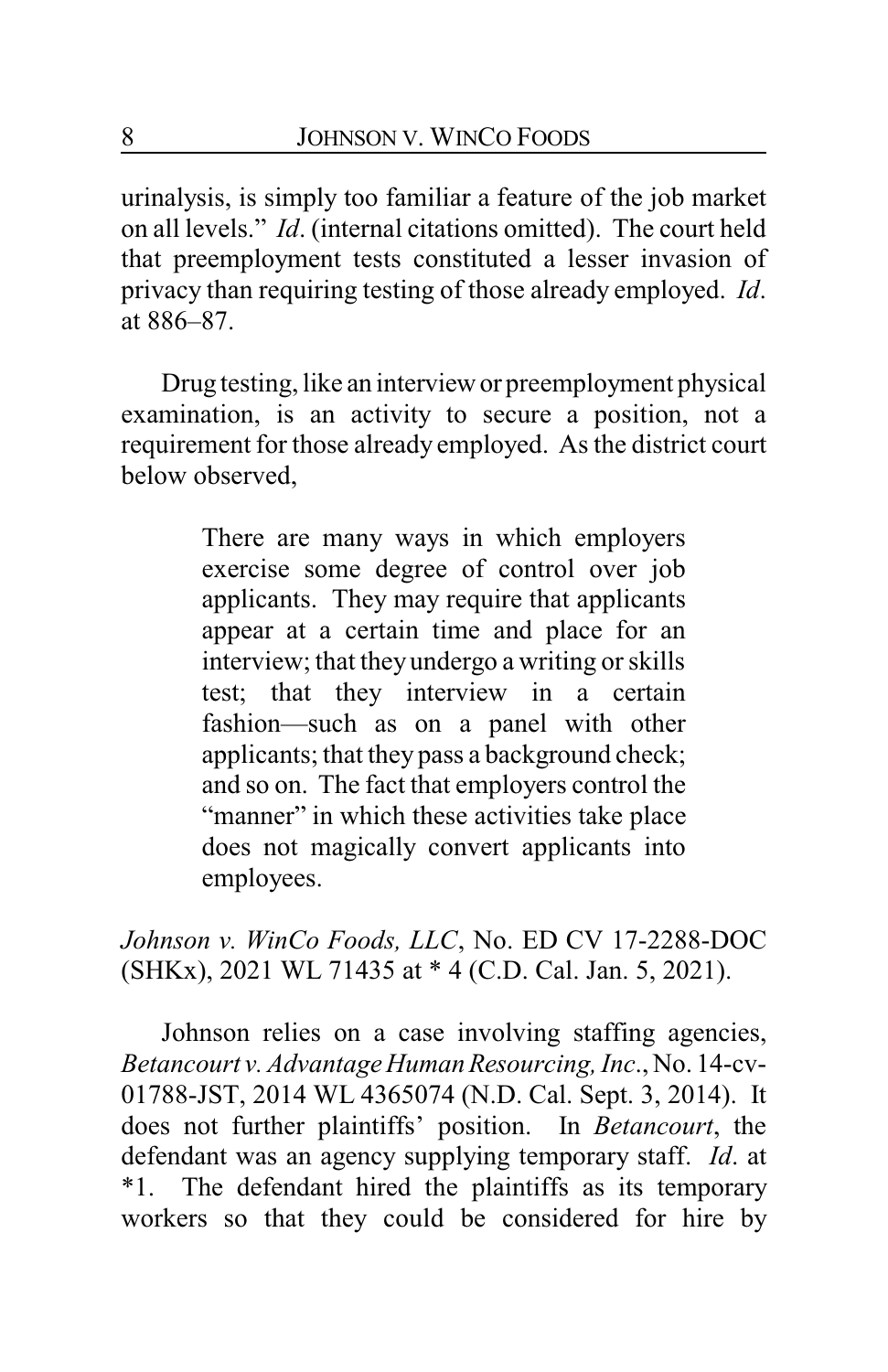defendant's clients. *Id.* The plaintiffs were considered employees of the staffing agency because it controlled the time, location, and manner of the placement interviews. *Id*. at \*4–\*5.

The key difference is that the plaintiffs in *Betancourt* were doing the employment agency's work when they went to the job interviews, whereas Johnson and fellow class members were not doing work for WinCo when they took the drug tests. The court in *Betancourt* concluded that the plaintiff class members were required to report for job interviews as a part of their work for the agency. *Betancourt*, 2014 WL 4365074, at \*7. The agency controlled the manner in which the class members did their work for the agency, and that work was applying for jobs with third parties. *Id*. at \*4–\*5. The employment agency was their employer. *Id*. By contrast, Johnson and the class members were not yet doing work for WinCo. The fact that WinCo controlled the manner in which they took the drug test did not make them employees before they were qualified to report for work.

## **II. The Drug Test Is Not a Condition Subsequent to Employment**

Johnson also argues that class members were employees under what plaintiffs term a "contract theory." That theory looks to whether the contract of employment is created before, or after, a condition is satisfied. Johnson contends that the drug test is a condition subsequent, meaning that the employment contract was formed before the drug test, and WinCo could terminate the employment relationship in the event of a drug test failure. *See* Cal. Civ. Code § 1438 ("A condition subsequent is one referring to a future event, upon the happening of which the obligation becomes no longer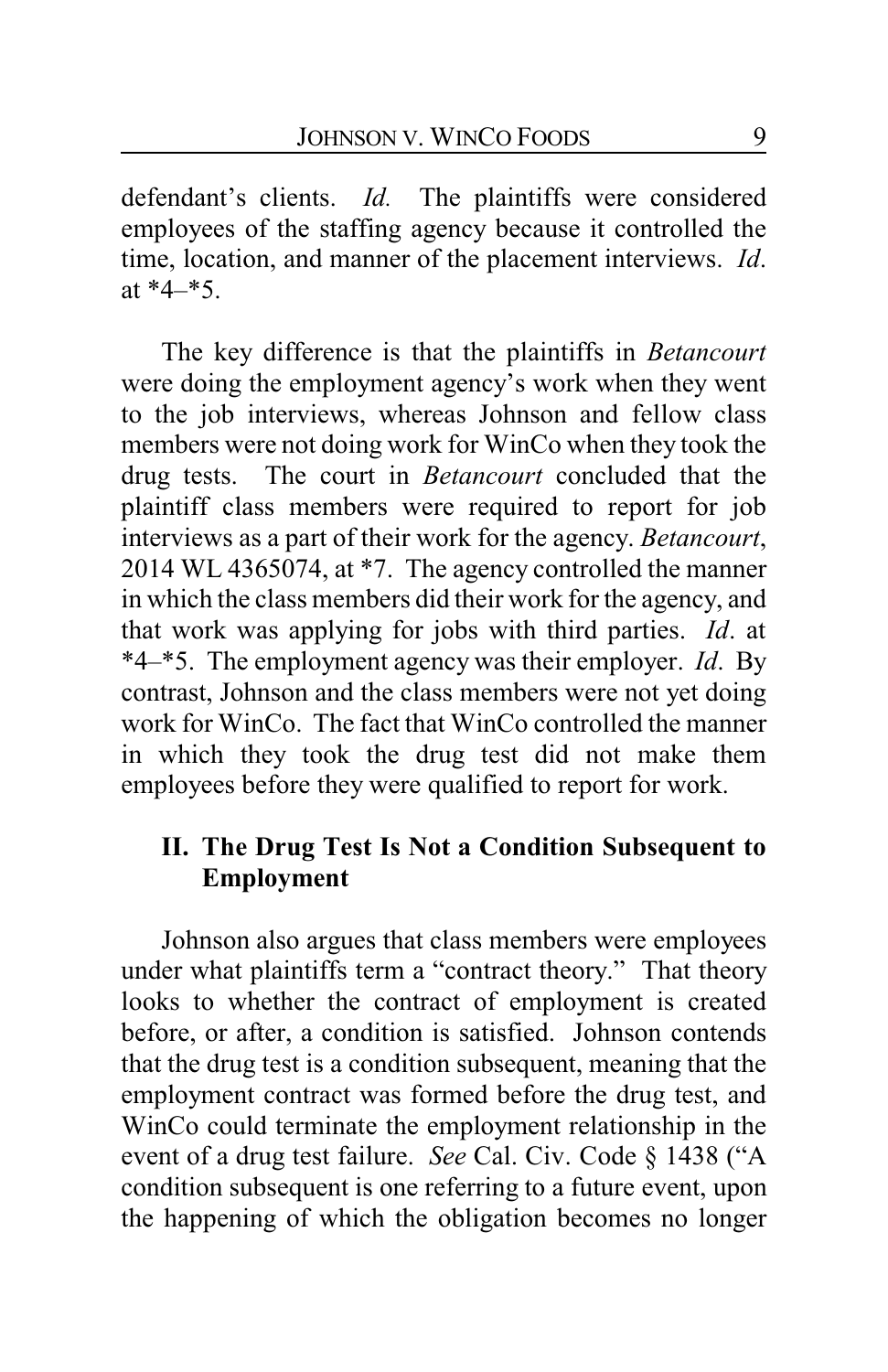binding upon the other party, if he chooses to avail himself of the condition."). WinCo counters that the drug test is a condition precedent, meaning that the applicant is not hired, and the employment contract is not enforceable, until the applicant successfully passes the drug test. *See* Cal. Civ. Code § 1436 ("A condition precedent is one which is to be performed before some right dependent thereon accrues, or some act dependent thereon is performed.").

To determine whether a condition subsequent or precedent exists, courts must look to the terms of the contract. *Int'l Bhd. of Teamsters v. NASA Servs., Inc.*, 957 F.3d 1038, 1043 (9th Cir. 2020) (citing *Realmuto v. Gagnard*, 110 Cal. App. 4th 193, 199 (2003)). For example, in *Teamsters*, the Ninth Circuit held that a contract providing that the "terms of this Agreement shall only become operative if all of the conditions set forth in paragraph 15 are satisfied" made the stipulations in paragraph 15 a condition precedent to the formation of a contract under California law. *Id*. at 1044.

In this case we have no written contract, but we have a verbal offer of employment. WinCo went to great lengths when the verbal offer was made to communicate that its job offer was conditional. The WinCo Hiring Manager has been instructed in WinCo's "Verbal *Contingent* Job Offer Talking Points" to offer the applicant a contingent job offer (emphasis added). The Hiring Manager must tell the applicant that the preemployment drug test is a condition of WinCo's contingent job offer. WinCo also emails successful applicants the "instructionsrelated to the *preemployment* drug test" (emphasis added). Class members who accepted such offers must have known that they were accepting an employment offer contingent on a successful drug test. *See Int'l Bhd. of Teamsters*, 957 F.3d at 1044. The drug test is a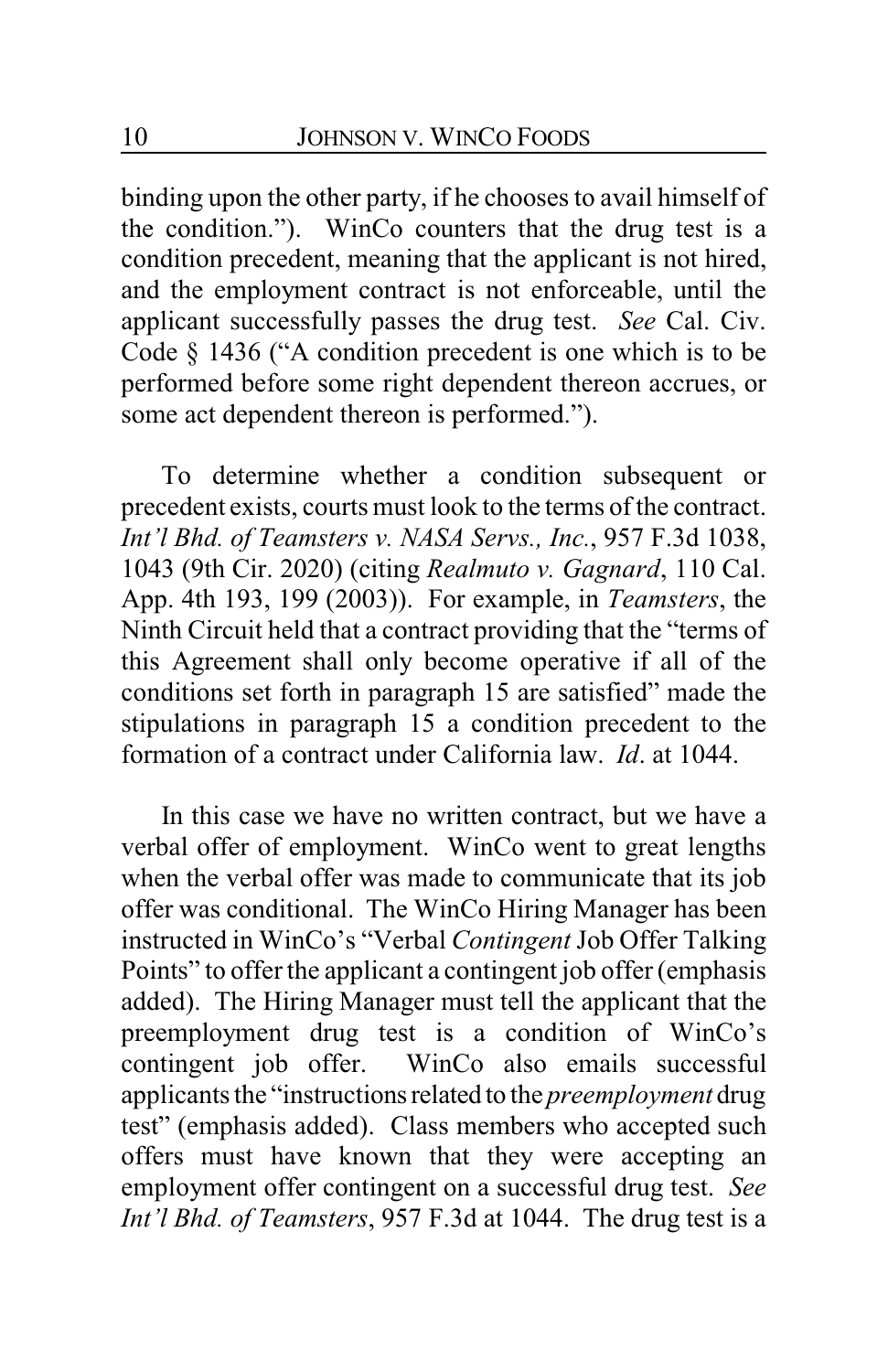condition precedent. As the district court below observed, "A ruling for Plaintiff in this case would essentially suggest to employers that there is nothing they can do to demarcate drug testing as a pre-employment condition rather than a condition subsequent." *Johnson*, 2021 WL 71435 at \*4.

Johnson relies in major part on a workers' compensation case, *Bowen v. Workers' Compensation Appeals Board*, 73 Cal. App. 4th 15 (1999). At issue in *Bowen* was whether an injured baseball player had been hired in California, where he accepted an offer subject to approval by the Commissioner of Baseball, or out of state, where the Commissioner was located and where the plaintiff worked. *Id*. at 17–18. The question before the California Court of Appeal was whether Bowen could receive benefits under California workers' compensation law. *Id*. at 19.

To answer this question, the court had to decide whether the contract was made in California, where the player signed, or out of state, where the Commissioner approved. *See id*. at 26. The California court ultimately held that the Commissioner's approval was a condition subsequent to the employment contract, so the contract was formed when Bowen signed it in California, and Bowen could accordingly receive benefits pursuant to California's workers' compensation law. *Id*.

Johnson argues that this case is like *Bowen* and the employment contract was made when the class members accepted a comprehensive offer of employment over the phone. According to Johnson, we should hold that the WinCo employment contract was subject to a condition subsequent, just as the court in *Bowen* held that the Commissioner's approval was a condition subsequent.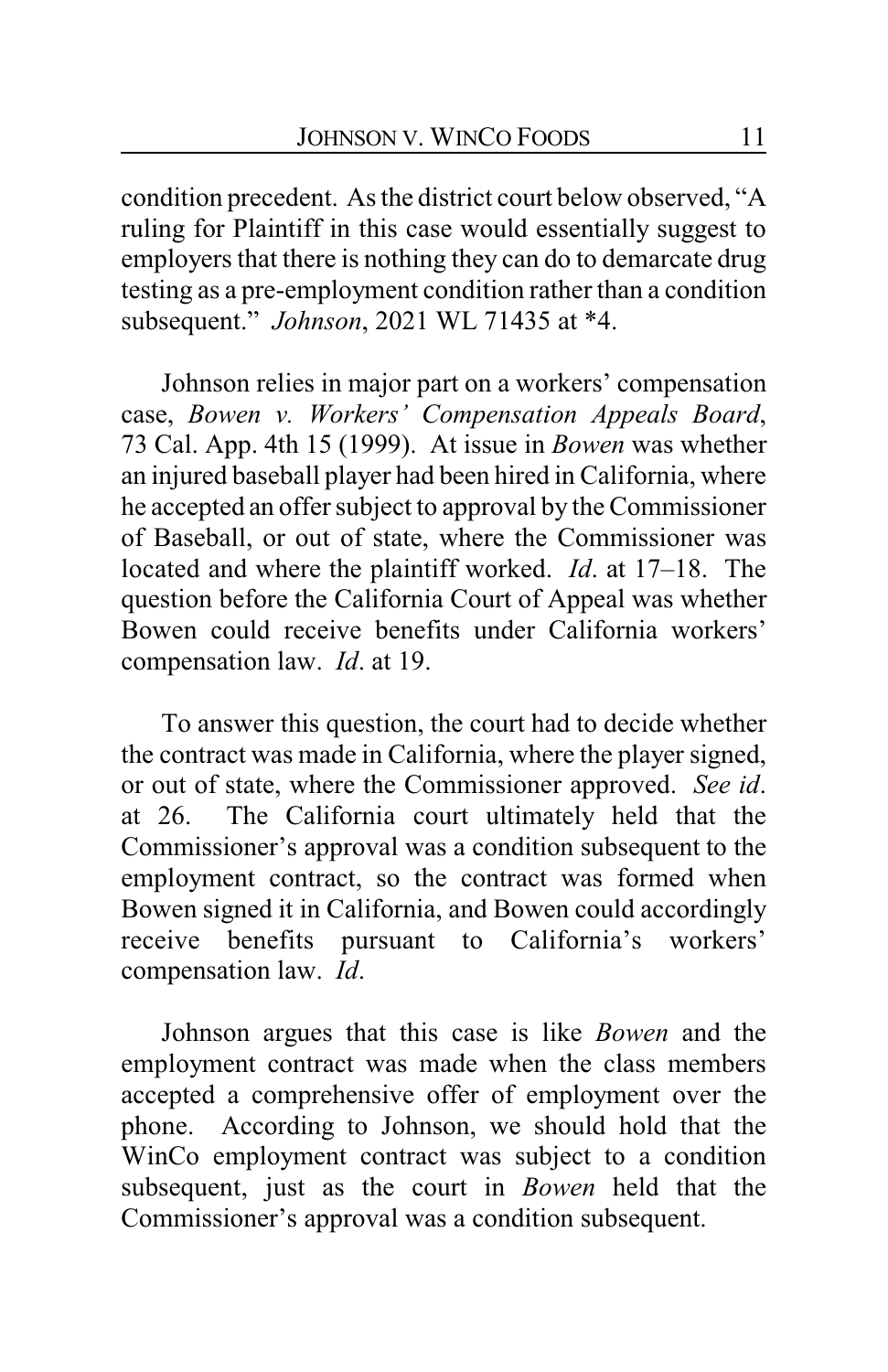The court in *Bowen*, however, went to great lengths to explain that it was deciding a workers' compensation case and its decision was guided by the policy of liberally construing contracts in favor of employees in accordance with California workers' compensation law. It was not applying common law contract principles. The Workers' Compensation Appeals Board ("WCAB") had applied common law contract principles to deny benefits, concluding that Bowen's employment relationship was not formed until the Commissioner signed the contract out of state. *Id*. at 20–21. The California court reversed, admonishing the WCAB for applying the common law of contract instead of applying the liberal policies of California workers' compensation law. *Id*. at 19, 21. "[T]he matter before us is not merely a suit on a contract. Rather, it is a workers' compensation case which evokes the *public policy of the State of California* reflected in section 3202 directing the courts to construe liberally sections 3600.5 and 5305." *Id*. at 21. The *Bowen* court relied on numerous workers' compensation cases to support its holding, distinguishing them from common law contract cases because of the public policy underlying workers' compensation. *See id*. at 19–26.

The *Bowen* opinion suggests that if the court had applied California contract law, rather than workers' compensation principles, there would not have been a contract until all of the conditions were satisfied. *See id*. at 21. This is not a workers' compensation case and therefore, applying the principles of California contract law articulated in *Bowen*, the class members did not become employees until they satisfied the condition of passing the preemployment drug test.

The California law is clear. There is no need to delay resolution of this case and others that may be pending in the